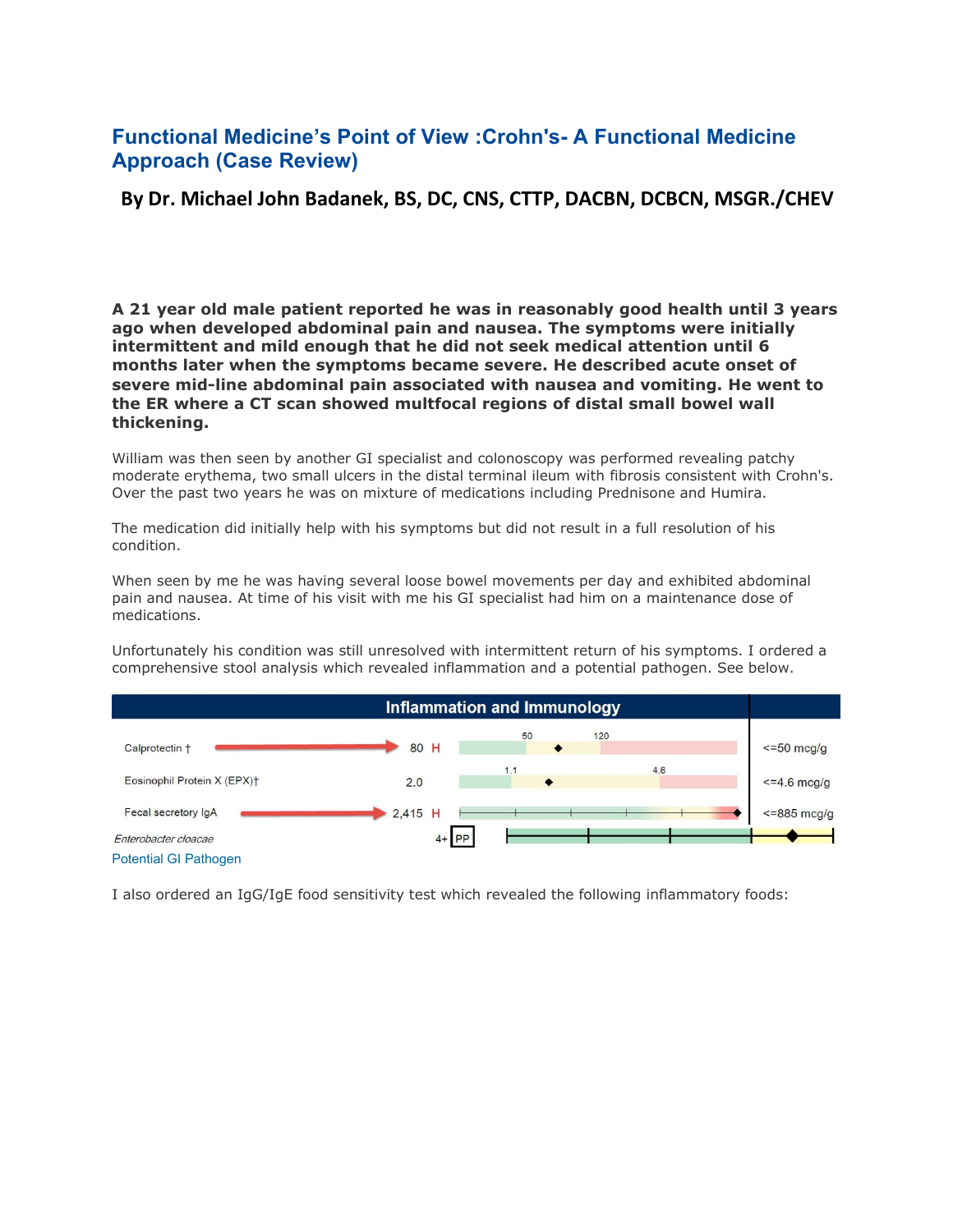| Remove these foods entirely from your diet. |                      |
|---------------------------------------------|----------------------|
| <b>Asparagus</b>                            | Hops                 |
| <b>Aspergillus Mix</b>                      | Lettuce              |
| <b>Barley</b>                               | Lima Bean            |
| Blueberry                                   | Lobster              |
| <b>Brewer's Yeast</b>                       | <b>Mustard</b>       |
| Cacao                                       | Navy Bean            |
| Candida                                     | Onion                |
| Cantaloupe                                  | Orange               |
| Carrot                                      | Peanut               |
| Cauliflower                                 | Pear                 |
| Cherry                                      | Pecan                |
| Chicken                                     | Pineapple            |
| Clam                                        | Plum                 |
| Coconut                                     | Rye                  |
| Coffee                                      | <b>Scallops</b>      |
| Corn                                        | Shrimp               |
| Cottonseed                                  | Soybean              |
| Cucumber                                    | Spinach              |
| Egg Albumin                                 | <b>Sweet Potato</b>  |
| <b>Egg Yolk</b>                             | Tea                  |
| <b>English Walnut</b>                       | Tuna                 |
| <b>Flax Seed</b>                            | <b>Whole Wheat</b>   |
| Flounder                                    | <b>Yellow Squash</b> |
| Garlic                                      |                      |
| Ginger                                      |                      |
| Gluten                                      |                      |
| <b>Green Olive</b>                          |                      |
| Green Pea                                   |                      |
| <b>Green Pepper</b>                         |                      |
| Honeydew                                    |                      |
|                                             |                      |